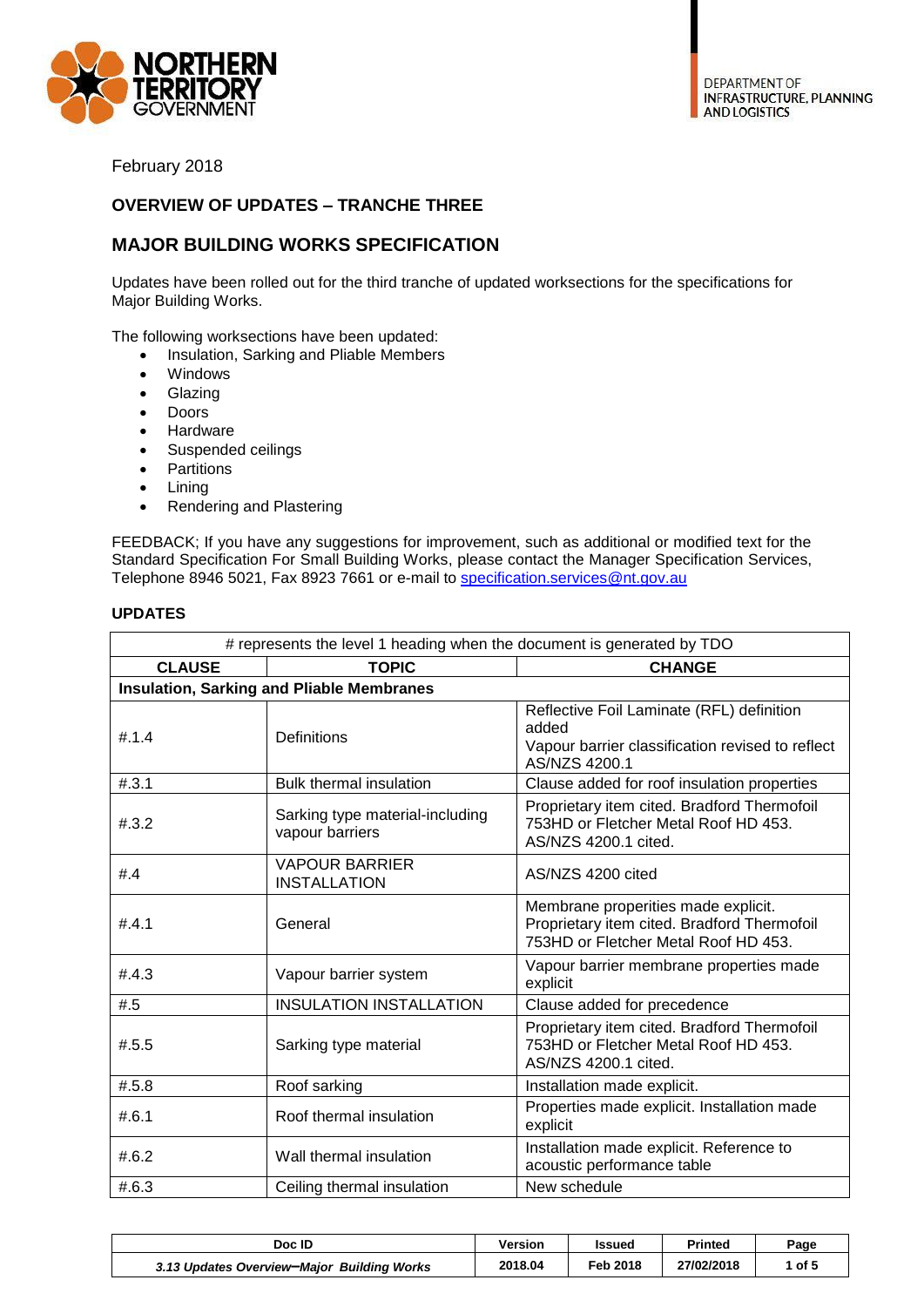| # represents the level 1 heading when the document is generated by TDO |                                                         |                                                                                                                                                                          |  |  |
|------------------------------------------------------------------------|---------------------------------------------------------|--------------------------------------------------------------------------------------------------------------------------------------------------------------------------|--|--|
| <b>CLAUSE</b>                                                          | <b>TOPIC</b>                                            | <b>CHANGE</b>                                                                                                                                                            |  |  |
| #.6.4                                                                  | Wall acoustic insulation                                | Installation made explicit. Reference to<br>acoustic performance table                                                                                                   |  |  |
| #.6.5                                                                  | Ceiling acoustic insulation                             | Reference to acoustic performance table                                                                                                                                  |  |  |
| #.6.6                                                                  | Acoustic performance table                              | New table                                                                                                                                                                |  |  |
| #.6.7                                                                  | Roof vapour barrier                                     | New schedule                                                                                                                                                             |  |  |
| #.6.8                                                                  | wall vapour barrier                                     | New schedule                                                                                                                                                             |  |  |
| <b>Windows</b>                                                         |                                                         |                                                                                                                                                                          |  |  |
| #.1.2                                                                  | <b>Standards</b>                                        | Updated                                                                                                                                                                  |  |  |
| #.2.1                                                                  | Notice - Witness Point                                  | <b>Additional Witness Points cited</b>                                                                                                                                   |  |  |
| #.3.2                                                                  | Subcontractors - Witness Point                          | Witness Point added                                                                                                                                                      |  |  |
| #.3.3                                                                  | Operation and maintenance<br>manual - Witness Point     | Witness Point added                                                                                                                                                      |  |  |
| #.3.4                                                                  | Warranties - Witness Point                              | Witness Point added                                                                                                                                                      |  |  |
| #4.4                                                                   | <b>DESIGN</b>                                           | New clause<br>• Selection and installation<br>• Access and mobility<br>• Fall protection to openable windows<br>• Building Classification<br>• Debris impact protection. |  |  |
| #.5.3                                                                  | Sills, sub-sills, heads, and sub-<br>heads              | New clause                                                                                                                                                               |  |  |
| #.6.1                                                                  | General                                                 | New clause                                                                                                                                                               |  |  |
| #.6.2                                                                  | Glass and glazing materials                             | New clause                                                                                                                                                               |  |  |
| #.6.3                                                                  | Ceramic-coated spandrel glass -<br><b>Witness Point</b> | New clause                                                                                                                                                               |  |  |
| #.6.4                                                                  | Opacified glass - Witness Point                         | New clause                                                                                                                                                               |  |  |
| #.6.5                                                                  | Safety glass                                            | New clause                                                                                                                                                               |  |  |
| #.7.1                                                                  | Certification - Witness Point                           | New clause                                                                                                                                                               |  |  |
| #.7.8                                                                  | Sills, sub-sills, heads, and sub-<br>heads              | New clause                                                                                                                                                               |  |  |
| #.7.9                                                                  | Installation                                            | <b>Revised clause</b>                                                                                                                                                    |  |  |
| Glazing                                                                |                                                         |                                                                                                                                                                          |  |  |
| #.1.2                                                                  | Standards                                               | Updated                                                                                                                                                                  |  |  |
| #.1.3                                                                  | Performance                                             | Glass performance schedule cited                                                                                                                                         |  |  |
| #2                                                                     | <b>CONTRACTOR SUBMISSIONS</b>                           | New clause                                                                                                                                                               |  |  |
| #.2.1                                                                  | Certification                                           | New clause                                                                                                                                                               |  |  |
| #.2.2                                                                  | Samples                                                 | New clause                                                                                                                                                               |  |  |
| #.2.3                                                                  | Shop drawings - Hold point                              | New clause                                                                                                                                                               |  |  |
| #.2.4                                                                  | Warranties                                              | New clause                                                                                                                                                               |  |  |
| #.3.3                                                                  | Safety glass                                            | Clause revised to include<br>• Identification<br>• Certification<br>• Certification provider<br>$\cdot$ Type                                                             |  |  |
| #.3.4                                                                  | Insulating glass units (IGUs)                           | New clause                                                                                                                                                               |  |  |
| #.3.5                                                                  | Heat soaking                                            | New clause                                                                                                                                                               |  |  |
| #.3.6                                                                  | Heat strengthening                                      | New clause                                                                                                                                                               |  |  |
| #.3.9                                                                  | Noise reducing glazed<br>assemblies - Witness Point     | New clause                                                                                                                                                               |  |  |
| #.4.1                                                                  | Quality processing                                      | AS/NZS 4667 cited                                                                                                                                                        |  |  |
| #.4.2                                                                  | Installation - Hold Point / Witness<br>Point            | Clause revised.<br>Witness Point added for temporary marking.<br>Hold Point added for site glazing proposals                                                             |  |  |
| #.6                                                                    | <b>SELECTIONS</b>                                       | Glass performance schedule added                                                                                                                                         |  |  |

| Doc ID                                     | Version | Issued   | Printed    | Page   |
|--------------------------------------------|---------|----------|------------|--------|
| 3.13 Updates Overview-Major Building Works | 2018.04 | Feb 2018 | 27/02/2018 | 2 of 5 |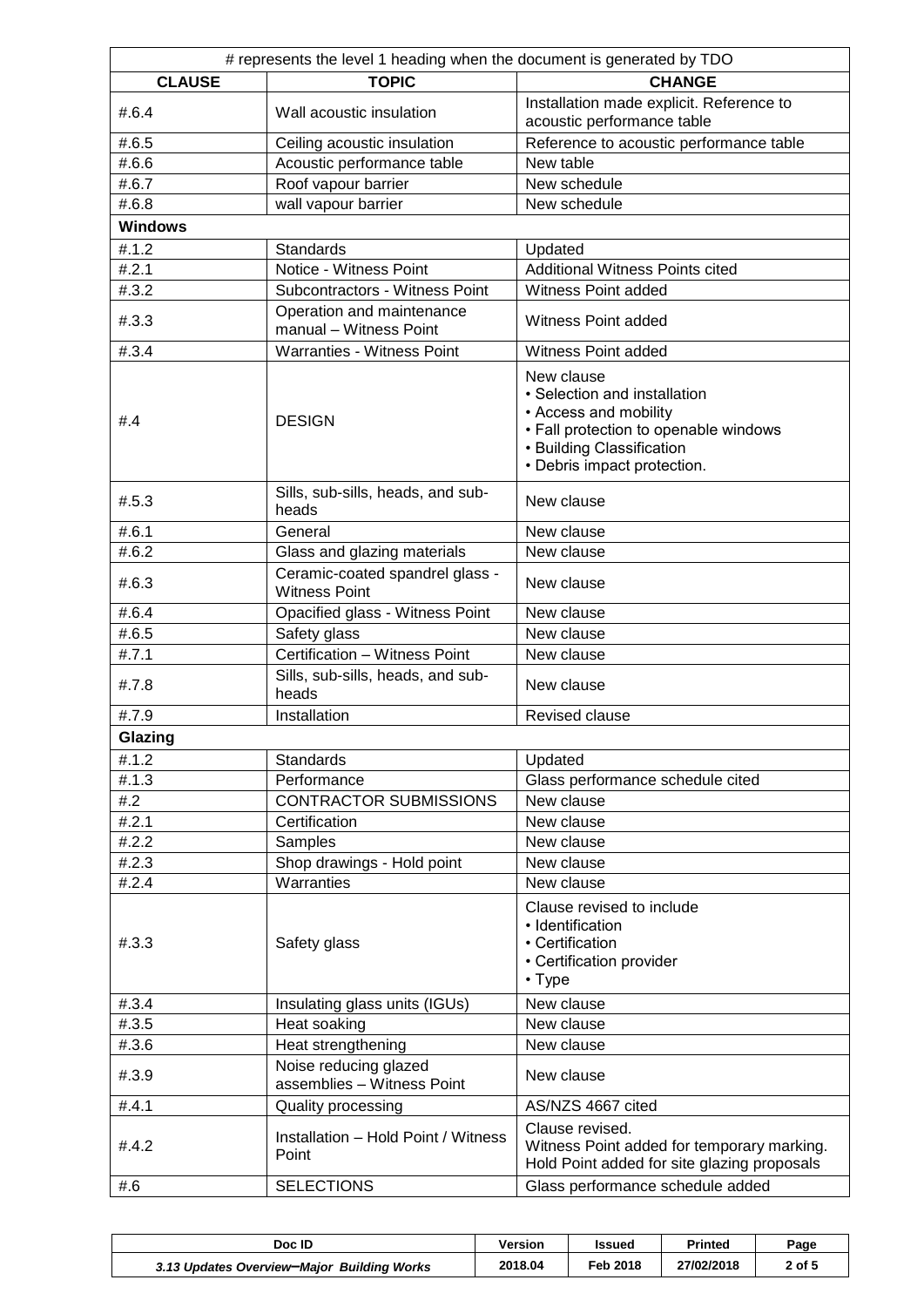| # represents the level 1 heading when the document is generated by TDO |                                           |                                                                                                                            |  |  |
|------------------------------------------------------------------------|-------------------------------------------|----------------------------------------------------------------------------------------------------------------------------|--|--|
| <b>CLAUSE</b>                                                          | <b>TOPIC</b>                              | <b>CHANGE</b>                                                                                                              |  |  |
| <b>Doors</b>                                                           |                                           |                                                                                                                            |  |  |
| #.1.2                                                                  | <b>Standards</b>                          | Updated                                                                                                                    |  |  |
| #.4                                                                    | <b>CONTRACTOR SUBMISSIONS</b>             | New clause                                                                                                                 |  |  |
| #.4.1                                                                  | <b>Tests - Witness Point</b>              | Fire-resisting and smoke doorsets                                                                                          |  |  |
| #.6.1                                                                  | Identification                            | New clause                                                                                                                 |  |  |
| #.8.4                                                                  | Special facings                           | Clause added for steel sheet                                                                                               |  |  |
| #.8.5                                                                  | Typical door types                        | Type NT2 and NT5 reinstated                                                                                                |  |  |
|                                                                        |                                           | Honeycomb doors not to be used                                                                                             |  |  |
| <b>Hardware</b>                                                        |                                           |                                                                                                                            |  |  |
| #.2.1                                                                  | Manufacturer's data - Witness<br>Point    | Witness Point added for submission of data                                                                                 |  |  |
| #.3.3                                                                  | <b>Metal finishes</b>                     | Clause updated to include powder coating                                                                                   |  |  |
| #.5.2                                                                  | butt hinge material                       | Proprietary items updated.<br>Clause revised to include lift off doors.<br>Clause revised to include fire-resisting doors. |  |  |
| #.5.3                                                                  | Solid core doors                          | Clause revised to include size of hinges                                                                                   |  |  |
| #.5.4                                                                  | Joinery doors                             | New clause                                                                                                                 |  |  |
| #.9.2                                                                  | Sliding wardrobe doors                    | Clause revised to reflect assembly                                                                                         |  |  |
| #.11.4                                                                 | Door weather seals                        | New proprietary item cited                                                                                                 |  |  |
| #.11.5                                                                 | Shower curtain rails                      | New proprietary item cited                                                                                                 |  |  |
| #.11.7                                                                 | Grab rails                                | New proprietary item cited                                                                                                 |  |  |
| #.11.9                                                                 | Toilet roll holders                       | New proprietary item cited                                                                                                 |  |  |
| <b>Suspended Ceilings</b>                                              |                                           |                                                                                                                            |  |  |
| #.1.2                                                                  | <b>Standards</b>                          | Updated                                                                                                                    |  |  |
| #.1.4                                                                  | Definitions                               | Definition added for Noise Reduction<br><b>Coefficient and Submit</b>                                                      |  |  |
| #3                                                                     | <b>CONTRACTORS SUBMISSIONS</b>            | New clause                                                                                                                 |  |  |
| #.3.1                                                                  | Fire hazard properties - Witness<br>Point | New clause                                                                                                                 |  |  |
| #.3.2                                                                  | Warranties - Witness Point                | New clause                                                                                                                 |  |  |
| #.4.2                                                                  | Fire-resistance of building<br>elements   | New clause                                                                                                                 |  |  |
| #.5.4                                                                  | Plasterboard lining sheet                 | New clause                                                                                                                 |  |  |
| #.5.5                                                                  | Fibrous plaster tiles                     | Clause revised not to use fibrous plaster tiles                                                                            |  |  |
| #.7.1                                                                  | Ceiling grid - Hold Point                 | Installation made explicit                                                                                                 |  |  |
| #.7.2                                                                  | Cut tile edges                            | Finish made explicit                                                                                                       |  |  |
| #.7.4                                                                  | Support members                           | Purlin clips not to be used                                                                                                |  |  |
| #.7.11                                                                 | Plasterboard lining flush sheet           | New clause                                                                                                                 |  |  |
| #.7.12                                                                 | Control joints                            | Installation made explicit                                                                                                 |  |  |
| #.7.13                                                                 | Accessories and trim                      | Requirements made explicit                                                                                                 |  |  |
| #.8.1                                                                  | Access panels                             | Clause updated to liase with other trades for<br>final locations                                                           |  |  |
| #.9                                                                    | <b>CEILING SCHEDULE</b>                   | Suspended sheet ceiling lining table to<br>include level of finish                                                         |  |  |
| <b>Partitions</b>                                                      |                                           |                                                                                                                            |  |  |
| #.1.3                                                                  | <b>Standards</b>                          | Updated                                                                                                                    |  |  |
| #.2.1                                                                  | Notice - Witness Point                    | Witness Point added for completion of<br>installation                                                                      |  |  |
| #3                                                                     | <b>CONTRACTOR SUBMISSIONS</b>             | New clause                                                                                                                 |  |  |
| #.3.1                                                                  | Samples - Witness Point                   | New clause                                                                                                                 |  |  |
| #.3.2                                                                  | <b>Warranties - Witness Point</b>         | New clause                                                                                                                 |  |  |
| #.6                                                                    | <b>PRODUCTS</b>                           | New clause                                                                                                                 |  |  |
| #.6.2                                                                  | Marking                                   | New clause                                                                                                                 |  |  |
|                                                                        |                                           |                                                                                                                            |  |  |

| Doc ID                                     | Version | <b>Issued</b> | Printed    | Page   |
|--------------------------------------------|---------|---------------|------------|--------|
| 3.13 Updates Overview-Major Building Works | 2018.04 | Feb 2018      | 27/02/2018 | 3 of 5 |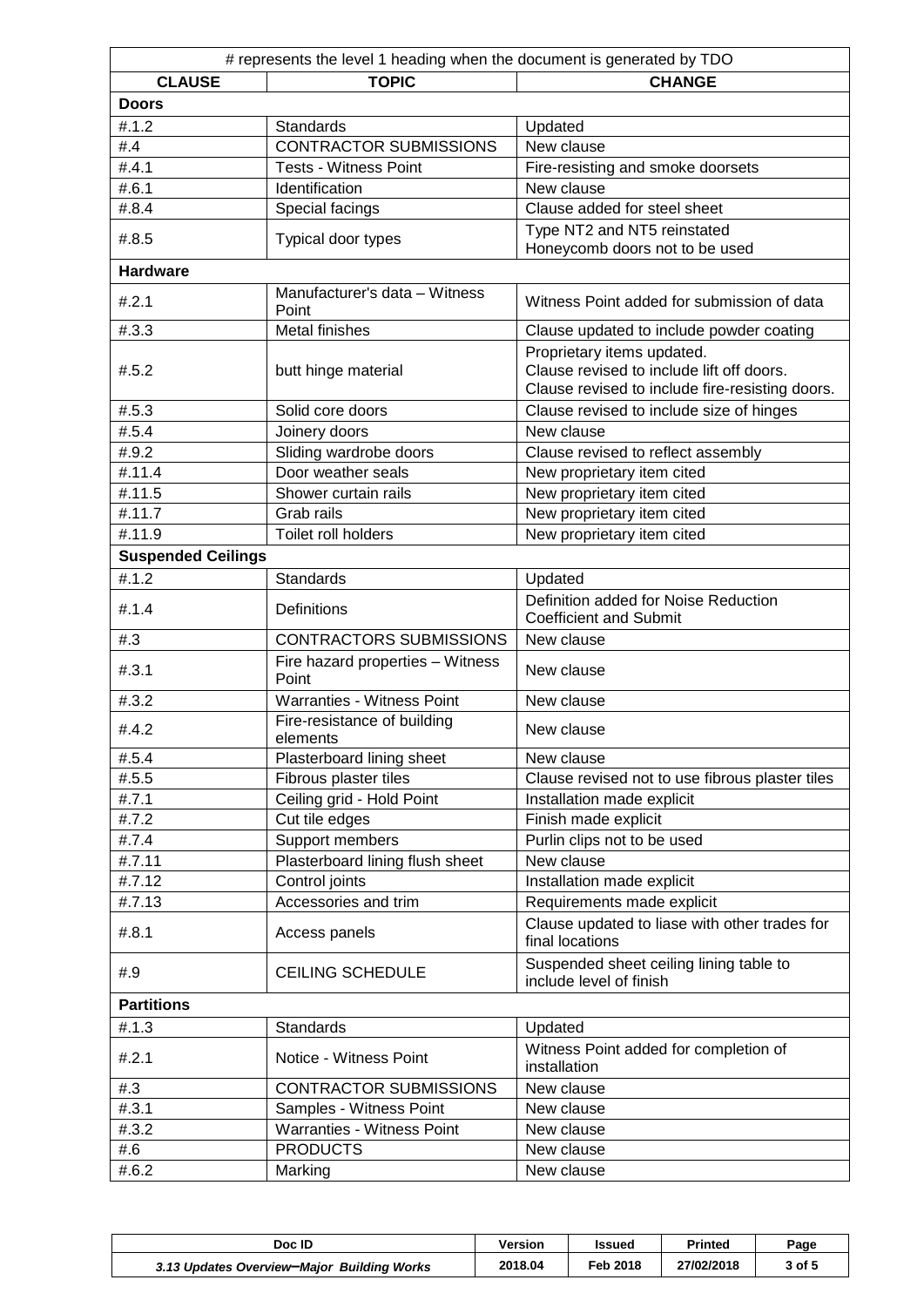| # represents the level 1 heading when the document is generated by TDO |                                                           |                                                                                                                                                               |  |  |
|------------------------------------------------------------------------|-----------------------------------------------------------|---------------------------------------------------------------------------------------------------------------------------------------------------------------|--|--|
| <b>CLAUSE</b>                                                          | <b>TOPIC</b>                                              | <b>CHANGE</b>                                                                                                                                                 |  |  |
| #.6.3                                                                  | Product systems                                           | Clause revised to include<br>• Sheet faced reconstituted wood-based<br>panels and doors<br>• High pressure decorative laminate (HPDL)<br>and panels and doors |  |  |
| #.6.4                                                                  | Division, front and nib panels                            | New clause                                                                                                                                                    |  |  |
| #.6.5                                                                  | Doors                                                     | New clause                                                                                                                                                    |  |  |
| #.6.6                                                                  | Accessories                                               | Clause revised to include Fixing hardware<br>and Door furniture                                                                                               |  |  |
| #.7.1                                                                  | Manufactured cubicle system<br>installation               | New clause, includes<br>• Assembly<br>• Heads of openings<br>. Floor mounted/overhead braced type:<br>• Ceiling hung type<br>• Freestanding type              |  |  |
| #.8                                                                    | <b>CUBICLE SCHEDULE</b>                                   | New schedule added                                                                                                                                            |  |  |
| Lining                                                                 |                                                           |                                                                                                                                                               |  |  |
| #.1.2                                                                  | <b>Standards</b>                                          | Updated                                                                                                                                                       |  |  |
| #.1.3                                                                  | <b>Definitions</b>                                        | Definition added for Submit                                                                                                                                   |  |  |
| #.1.4                                                                  | Performance                                               | New clause                                                                                                                                                    |  |  |
| #.2.1                                                                  | Notice - Witness Point                                    | Witness point added for inspection before<br>applying:<br>• Sealer<br>• Finish coatings or decorative papers                                                  |  |  |
| #3                                                                     | <b>CONTRACTOR SUBMISSIONS</b>                             | New clause                                                                                                                                                    |  |  |
| #.3.1                                                                  | Fire hazard properties - Witness<br>Point                 | New clause                                                                                                                                                    |  |  |
| #.3.2                                                                  | Warranties - Witness Point                                | New clause                                                                                                                                                    |  |  |
| #.4.1                                                                  | Plywood and blockboard                                    | AS/NZS 2271 cited                                                                                                                                             |  |  |
| #.4.3                                                                  | Fiberock                                                  | New clause                                                                                                                                                    |  |  |
| #.4.5                                                                  | Tongue and groove boards -<br><b>Witness Point</b>        | Witness Point added for submission of<br>certified timbers                                                                                                    |  |  |
| #.4.9                                                                  | <b>Sealants</b>                                           | New clause                                                                                                                                                    |  |  |
| #.5.1                                                                  | Commencement                                              | New clause                                                                                                                                                    |  |  |
| #.5.3                                                                  | <b>Battens</b>                                            | New clause                                                                                                                                                    |  |  |
| #.5.6                                                                  | Adhesives                                                 | New clause                                                                                                                                                    |  |  |
| #.5.7                                                                  | Fire-resisting and acoustic<br>installations              | New clause                                                                                                                                                    |  |  |
| #.6.1                                                                  | Fixing generally                                          | Level of finish cited                                                                                                                                         |  |  |
| #.6.2                                                                  | Supports                                                  | Installation made explicit                                                                                                                                    |  |  |
| #.6.4                                                                  | Multiple sheet layers                                     | New clause                                                                                                                                                    |  |  |
| #.7.1                                                                  | Supports                                                  | Installation made explicit                                                                                                                                    |  |  |
| #.7.2                                                                  | Installation                                              | Installation to substrate made explicit                                                                                                                       |  |  |
| #.7.3                                                                  | Multiple sheet layers                                     | New clause                                                                                                                                                    |  |  |
| <b>Rendering &amp; Plastering</b>                                      |                                                           |                                                                                                                                                               |  |  |
| #.1.4                                                                  | Performance                                               | New clause                                                                                                                                                    |  |  |
| #3<br>#.3.1                                                            | <b>CONTRACTORS SUBMISSIONS</b><br>Samples - Witness Point | New clause<br>New clause and Witness Point                                                                                                                    |  |  |
| #.4.1                                                                  | Accessories                                               | New clause                                                                                                                                                    |  |  |
| #.4.2                                                                  | <b>Plaster materials</b>                                  | Sand description revised. Sand grading for<br>base coat plaster table referenced.<br>Gypsum plaster description revised.                                      |  |  |

| Doc ID                                     | <b>Versior</b> | Issued   | Printed    | Page   |
|--------------------------------------------|----------------|----------|------------|--------|
| 3.13 Updates Overview-Major Building Works | 2018.04        | Feb 2018 | 27/02/2018 | 4 of 5 |